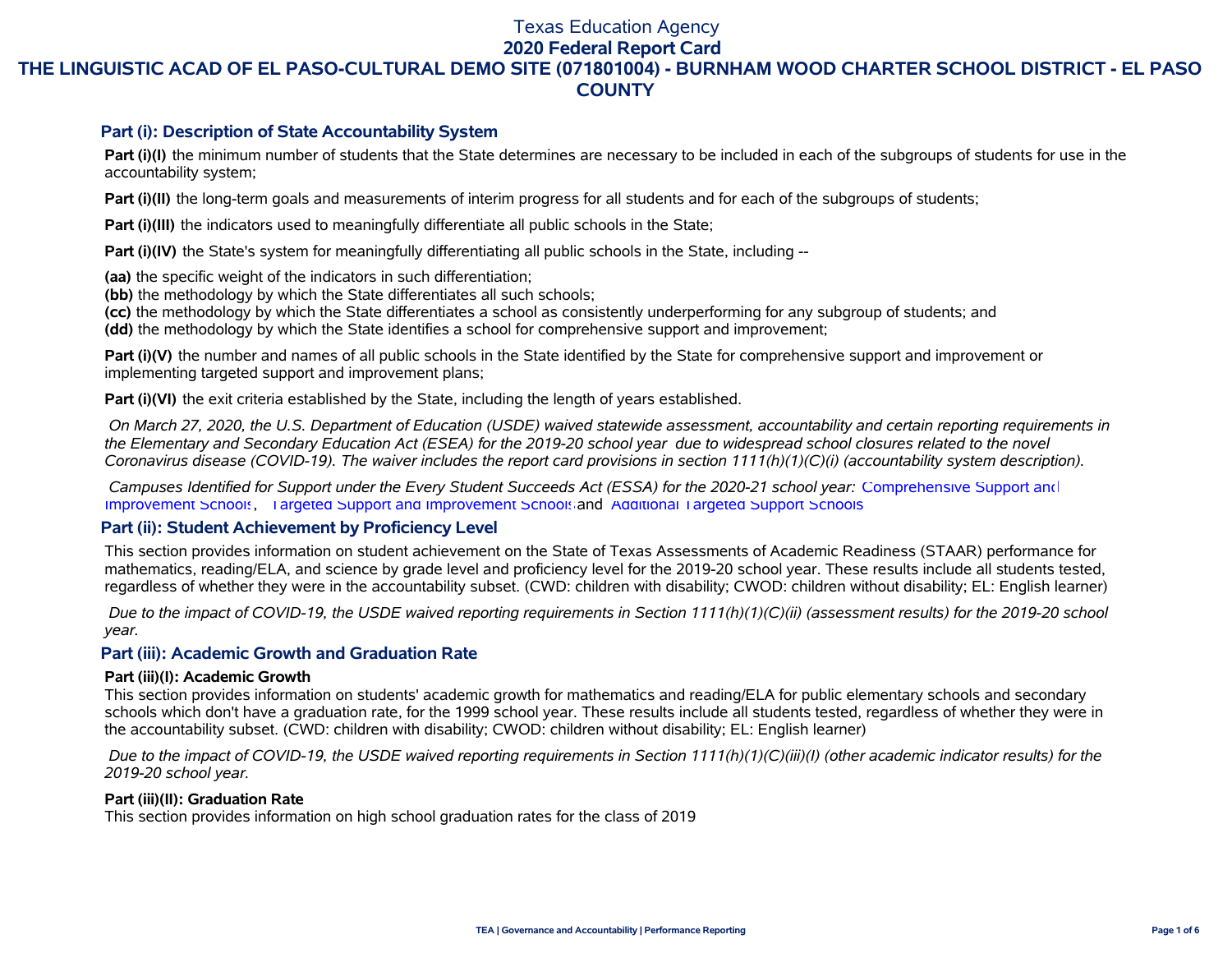# **There is no data for this campus.**

### **Part (iv): English Language Proficiency**

This section provides information on the number and percentage of English learners achieving English language proficiency based on the 2020 Texas English Language Proficiency Assessment System (TELPAS) data. (EL: English learner)

 *Due to the impact of COVID-19, the USDE waived reporting requirements in Section 1111(h)(1)(C)(iv) (English language proficiency results) for the 2019-20 school year.*

## **Part (v): School Quality or Student Success (SQSS)**

This section provides information on school quality or student success, which is college, career and military readiness (CCMR) for high schools and average performance rate of the three STAAR performance levels of all students, regardless of whether they were in the accountability subset, for elementary and secondary schools without a graduation rate. (CWD: children with disability; EL: English learner)

 *Due to the impact of COVID-19, the USDE waived reporting requirements in Section 1111(h)(1)(C)(v) (school quality or student success indicator results) for the 2019-20 school year for elementary schools and secondary schools without a graduation rate.*

#### **Part (vi): Goal Meeting Status**

This section provides information on the progress of all students and each student group toward meeting the long-term goals or interim objectives on STAAR academic performance, federal graduation rate, and English learners' language proficiency. (CWD: children with disability; EL: English learner)

 *Due to the impact of COVID-19, the USDE waived reporting requirements in Section 1111(h)(1)(C)(vi) (progress toward meeting long-term goals and measurements of interim progress) for the 2019-20 school year.*

#### **Part (vii): STAAR Participation**

This section provides the percentage of students assessed and not assessed on STAAR for mathematics, reading/ELA, and science. (CWD: children with disability; CWOD: children without disability; EL: English learner)

 *Due to the impact of COVID-19, the USDE waived reporting requirements in Section 1111(h)(1)(C)(vii) (percentage of students assessed and not assessed) for the 2019-20 school year.*

#### **Part (viii): Civil Rights Data**

**Part (viii)(I)** This section provides information from the 2017-18 CRDC surveys, submitted by school districts to the Office for Civil Rights on measures of school quality, climate, and safety, including counts of in-school suspensions, out-of-school suspensions, expulsions, school related arrests, referrals to law enforcement, chronic absenteeism (including both excused and unexcused absences), incidences of violence, including bullying and harassment. (EL: English learner)

# **There is no data for this campus.**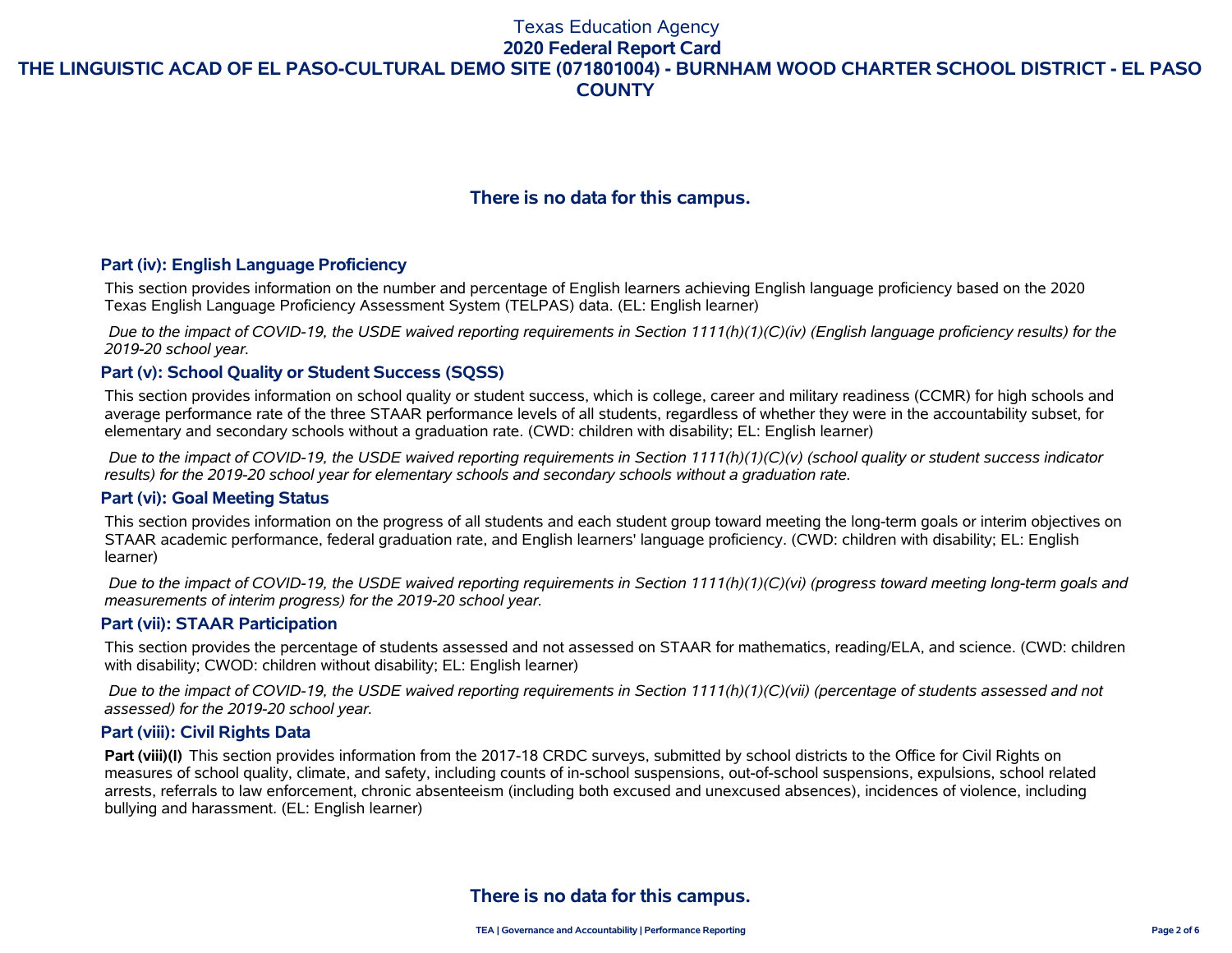Part (viii)(II) This section provides information from the 2017-18 CRDC surveys, submitted by school districts to the Office for Civil Rights, on the number of students enrolled in preschool programs and accelerated coursework to earn postsecondary credit while still in high school.

# **There is no data for this campus.**

## **Part (ix): Teacher Quality Data**

This section provides information on the professional qualifications of teachers, including information disaggregated by high- and low-poverty schools on the number and percentage of (I) inexperienced teacher, principals, and other school leaders; (II) teachers teaching with emergency or provisional credentials; and (III) teachers who are not teaching in the subject or field for which the teacher is certified or licensed.

| <b>Low Poverty School</b>                                                                              |                       |          |  |  |  |  |  |  |  |
|--------------------------------------------------------------------------------------------------------|-----------------------|----------|--|--|--|--|--|--|--|
|                                                                                                        | <b>All School</b>     |          |  |  |  |  |  |  |  |
|                                                                                                        | <b>Number Percent</b> |          |  |  |  |  |  |  |  |
| Inexperienced Teachers, Principals, and Other School Leaders                                           | 16.0                  | $94.1\%$ |  |  |  |  |  |  |  |
| Teachers Teaching with Emergency or Provisional Credentials                                            | 0.0                   |          |  |  |  |  |  |  |  |
| Teacher Who Are Not Teaching in the Subject or Field for Which<br>the Teacher is Certified or Licensed | 0.0                   |          |  |  |  |  |  |  |  |

- Indicates there are no data available in the group.

Blank cell indicates there are no data available in the group.

### **Part (x): Per-pupil Expenditure**

This section provides information on the per-pupil expenditures of federal, state, and local funds, including actual personnel expenditures and actual non-personnel expenditures, disaggregated by source of funds, for each school district and campus for the 2019-20 fiscal year.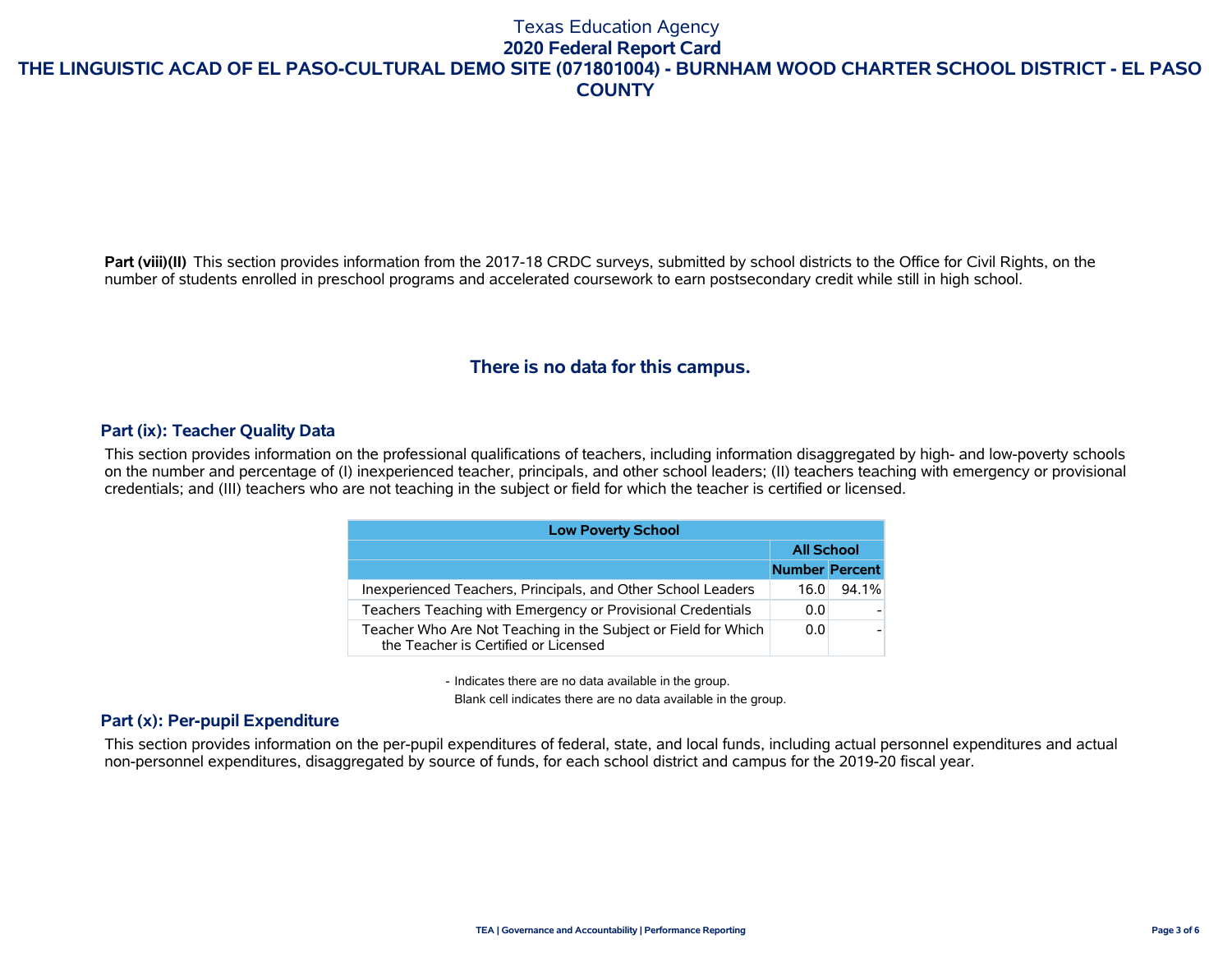|                                                      |                   | <b>State &amp; Local</b><br>and Federal |       | <b>State &amp; Local</b>                                                               |        |     | Federal         |     |
|------------------------------------------------------|-------------------|-----------------------------------------|-------|----------------------------------------------------------------------------------------|--------|-----|-----------------|-----|
|                                                      | <b>Enrollment</b> | Total(\$)                               |       | <b>District</b><br>Site(\$) Allocation(\$) Total(\$) Site(\$) Allocation(\$) Total(\$) |        |     | <b>District</b> |     |
| Business/central/other support services              |                   | 888                                     | 34    | 800                                                                                    | 834    |     | 54              | 54  |
| Food services                                        |                   | 284                                     |       |                                                                                        |        | 3   | 281             | 284 |
| Instruction                                          |                   | 2,358                                   | 2,221 | 29                                                                                     | 2,250  | 103 | 6               | 109 |
| Support services, general administration             |                   | 253                                     |       | 253                                                                                    | 253    |     |                 |     |
| Support services, instructional staff                |                   | 47                                      |       | 28                                                                                     | 28     |     | 19              | 19  |
| Support services, operation and maintenance of plant |                   | 6.604                                   | 6,398 | 206                                                                                    | 6,604  |     |                 |     |
| Support services, pupils                             |                   | 38                                      | 38    |                                                                                        | 38     |     |                 |     |
| Support services, school administration              |                   | 47                                      | 47    |                                                                                        | 47     |     |                 |     |
| Support services, student transportation             |                   | 17                                      |       | 17                                                                                     | 17     |     |                 |     |
| <b>Total</b>                                         | 154               | 10,536                                  | 8,737 | 1.333                                                                                  | 10.070 | 106 | 360             | 466 |

Blank cell indicates there are no data available in the group.

Due to rounding, numbers may not add up precisely to the totals.

## **Part (xi): STAAR Alternate 2 Participation**

This section provides information on the number and percentage of students with the most significant cognitive disabilities who take STAAR Alternate 2, by grade and subject for the 2019-20 school year.

 *Due to the impact of COVID-19, the USDE waived reporting requirements in Section 1111(h)(1)(C)(xi) (number and percentage of students with the most significant cognitive disabilities taking an alternate assessment) for the 2019-20 school year.*

#### **Part (xii): Statewide National Assessment of Educational Progress (NAEP)**

This section provides results on the state academic assessments in reading and mathematics in grades 4 and 8 of the 2019 National Assessment of Educational Progress, compared to the national average of such results.

| State Level: 2019 Percentages at NAEP Achievement Levels |                 |                      |                                   |                 |                                            |                    |                                          |           |                            |                |
|----------------------------------------------------------|-----------------|----------------------|-----------------------------------|-----------------|--------------------------------------------|--------------------|------------------------------------------|-----------|----------------------------|----------------|
|                                                          |                 |                      | %<br><b>Below</b><br><b>Basic</b> |                 | %<br>At or<br><b>Above</b><br><b>Basic</b> |                    | %<br>At or<br>Above<br><b>Proficient</b> |           | %<br>At<br><b>Advanced</b> |                |
| Grade                                                    | <b>Subject</b>  | <b>Student Group</b> |                                   |                 |                                            | <b>TX US TX US</b> | <b>TX</b>                                | <b>US</b> | <b>TX</b>                  | <b>US</b>      |
|                                                          | Grade 4 Reading | Overall              | 39                                | 34              | 61                                         | 66                 | 30                                       | 35        |                            | 9              |
|                                                          |                 | <b>Black</b>         | 52                                | 52              | 48                                         | 48                 | 16                                       | 18        | 2                          | 3              |
|                                                          |                 | Hispanic             | 48                                | 45 <sup>1</sup> | 52                                         | 55                 | 21                                       | 23        | 3                          | 4              |
|                                                          |                 | White                | 22                                | 23              | 78                                         | 77                 | 48                                       | 45        | 12                         | 12             |
|                                                          |                 | American Indian      | ∗                                 | 50              | ∗                                          | 50                 | $\ast$                                   | 19        | $\ast$                     | $\overline{3}$ |
|                                                          |                 | Asian                | 11                                | 18              | 89                                         | 82                 | 65                                       | 57        | 25                         | 22             |
|                                                          |                 | Pacific Islander     | $\ast$                            | 42              | *                                          | 58                 | $\ast$                                   | 25        | $\ast$                     | 4              |
|                                                          |                 | Two or More Races    | 26                                | 28              | 74                                         | 72                 | 38                                       | 40        | 6                          | 11             |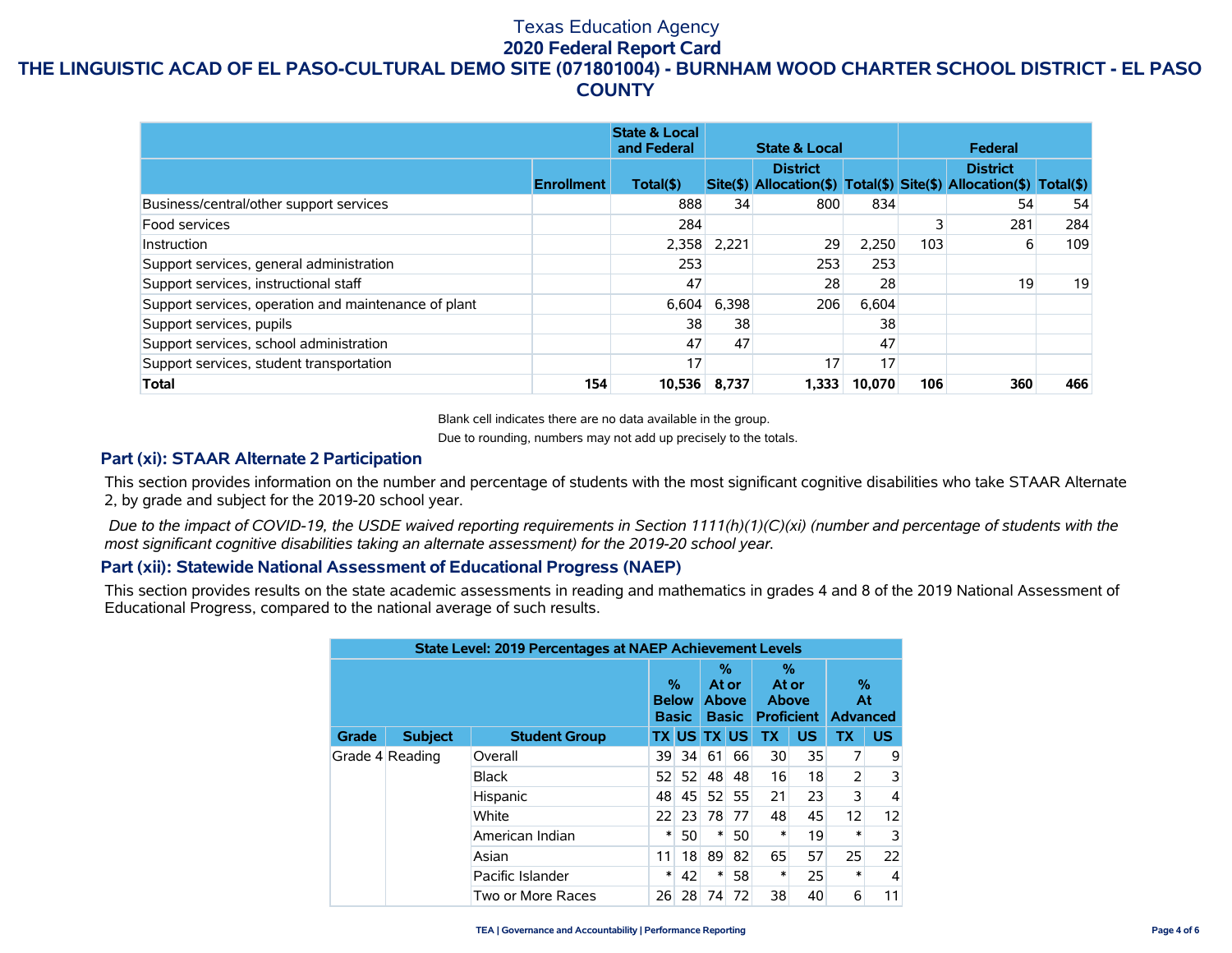|                 |                     | State Level: 2019 Percentages at NAEP Achievement Levels                                                                              |        |                    |                            |    |           |    |                |                |
|-----------------|---------------------|---------------------------------------------------------------------------------------------------------------------------------------|--------|--------------------|----------------------------|----|-----------|----|----------------|----------------|
|                 |                     | %<br>%<br>$\%$<br>At or<br>At or<br><b>Below</b><br><b>Above</b><br><b>Above</b><br><b>Proficient</b><br><b>Basic</b><br><b>Basic</b> |        |                    | %<br>At<br><b>Advanced</b> |    |           |    |                |                |
| Grade           | <b>Subject</b>      | <b>Student Group</b>                                                                                                                  |        | <b>TX US TX US</b> |                            |    | <b>TX</b> | US | <b>TX</b>      | US.            |
| Grade 4 Reading |                     | Econ Disady                                                                                                                           | 50     | 47                 | 50                         | 53 | 19        | 21 | 3              | 3              |
|                 |                     | Students with Disabilities                                                                                                            | 79     | 73                 | 21                         | 27 | 8         | 10 | 1              | 2              |
|                 |                     | English Language Learners                                                                                                             |        | 65                 | 39                         | 35 | 12        | 10 | $\overline{2}$ | 1              |
|                 | Mathematics Overall |                                                                                                                                       | 16     | 19                 | 84                         | 81 | 44        | 41 | 9              | 9              |
|                 |                     | <b>Black</b><br>24                                                                                                                    |        | 35                 | 76                         | 65 | 32        | 20 | 3              | $\overline{2}$ |
|                 |                     | Hispanic                                                                                                                              | 19     | 27                 | 81                         | 73 | 35        | 28 | 4              | 3              |
|                 |                     | White                                                                                                                                 | 8      | 11                 | 92                         | 89 | 59        | 52 | 16             | 12             |
|                 |                     | American Indian                                                                                                                       | $\ast$ | 33                 | $\ast$                     | 67 | $\ast$    | 24 | $\ast$         | $\overline{4}$ |
|                 |                     | Asian                                                                                                                                 | 4      | 7                  | 96                         | 93 | 82        | 69 | 45             | 28             |
|                 |                     | Pacific Islander                                                                                                                      | $\ast$ | 36                 | $\ast$                     | 64 | $\ast$    | 28 | $\ast$         | 6              |
|                 |                     | Two or More Races                                                                                                                     | 9      | 16                 | 91                         | 84 | 51        | 44 | 9              | 10             |
|                 |                     | <b>Econ Disadv</b>                                                                                                                    | 21     | 29                 | 79                         | 71 | 32        | 26 | 3              | 3              |
|                 |                     | <b>Students with Disabilities</b>                                                                                                     |        | 54                 | 45                         | 46 | 13        | 14 | $\mathbf{1}$   | $\overline{2}$ |
|                 |                     | English Language Learners                                                                                                             | 24     | 41                 | 76                         | 59 | 29        | 16 | $\overline{2}$ | 1              |
|                 | Grade 8 Reading     | Overall                                                                                                                               | 33     | 27                 | 67                         | 73 | 25        | 34 | $\overline{2}$ | 4              |
|                 |                     | <b>Black</b>                                                                                                                          |        | 46                 | 47                         | 54 | 41        | 15 | n/a            | 1              |
|                 |                     | Hispanic                                                                                                                              |        | 37                 | 62                         | 63 | 19        | 22 | 1              | 2              |
|                 |                     | White                                                                                                                                 |        | 18                 | 80                         | 82 | 35        | 42 | 3              | 5              |
|                 |                     | American Indian                                                                                                                       |        | 41                 | $\ast$                     | 59 | $\ast$    | 19 | $\ast$         | 1              |
|                 |                     | Asian                                                                                                                                 | 8      | 13                 | 92                         | 87 | 59        | 57 | 11             | 13             |
|                 |                     | Pacific Islander                                                                                                                      | $\ast$ | 37                 | $\ast$                     | 63 | $\ast$    | 25 | $\ast$         | $\overline{2}$ |
|                 |                     | Two or More Races                                                                                                                     | 26     | 24                 | 74                         | 76 | 25        | 37 | 1              | 5              |
|                 |                     | Econ Disadv                                                                                                                           | 43     | 40                 | 57                         | 60 | 15        | 20 | n/a            | 1              |
|                 |                     | Students with Disabilities                                                                                                            | 81     | 68                 | 19                         | 32 | 3         | 7  | n/a            | n/a            |
|                 |                     | English Language Learners                                                                                                             | 66     | 72                 | 34                         | 28 | 4         | 4  | n/a            | n/a            |
|                 | Mathematics Overall |                                                                                                                                       | 32     | 31                 | 68                         | 69 | 30        | 34 | 7              | 10             |
|                 |                     | <b>Black</b>                                                                                                                          | 48     | 53                 | 52                         | 47 | 16        | 14 | $\overline{2}$ | 2              |
|                 |                     | Hispanic                                                                                                                              | 37     | 43                 | 63                         | 57 | 21        | 20 | 3              | 4              |
|                 |                     | White                                                                                                                                 | 20     | 20                 | 80                         | 80 | 44        | 44 | 13             | 13             |
|                 |                     | American Indian                                                                                                                       | $\ast$ | 49                 | $\ast$                     | 51 | $\ast$    | 15 | $\ast$         | 3              |
|                 |                     | Asian                                                                                                                                 | 10     | 12                 | 90                         | 88 | 71        | 64 | 36             | 33             |
|                 |                     | Pacific Islander                                                                                                                      | $\ast$ | 45                 | $\ast$                     | 55 | $\ast$    | 21 | $\ast$         | 4              |
|                 |                     | Two or More Races                                                                                                                     | 25     | 27                 | 75                         | 73 | 41        | 38 | 11             | 12             |
|                 |                     | Econ Disadv                                                                                                                           | 41     | 46                 | 59                         | 54 | 19        | 18 | $\overline{2}$ | 3              |